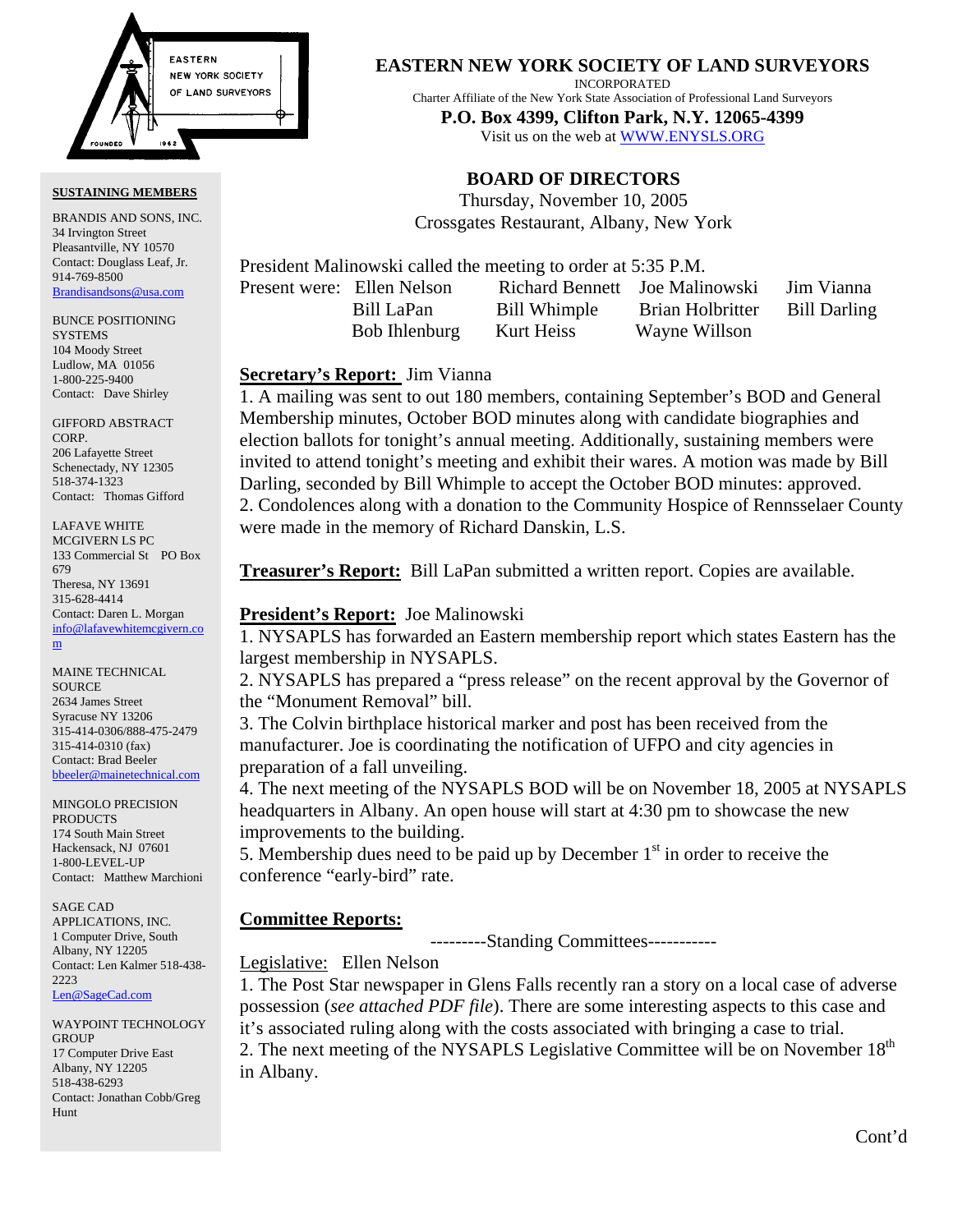### **SUSTAINING MEMBERS**

BRANDIS AND SONS, INC. 34 Irvington Street Pleasantville, NY 10570 Contact: Douglass Leaf, Jr. 914-769-8500 [Brandisandsons@usa.com](mailto:brandisandsons@usa.com)

BUNCE POSITIONING **SYSTEMS** 104 Moody Street Ludlow, MA 01056 1-800-225-9400 Contact: Dave Shirley

GIFFORD ABSTRACT CORP. 206 Lafayette Street Schenectady, NY 12305 518-374-1323 Contact: Thomas Gifford

LAFAVE WHITE MCGIVERN LS PC 133 Commercial St PO Box 679 Theresa, NY 13691 315-628-4414 Contact: Daren L. Morgan [info@lafavewhitemcgivern.com](mailto:info@lafavewhitemcgivern.com)

MAINE TECHNICAL **SOURCE** 2634 James Street Syracuse NY 13206 315-414-0306/888-475-2479 315-414-0310 (fax) Contact: Brad Beeler [bbeeler@mainetechnical.com](mailto:bbeeler@mainetechnical.com)

MINGOLO PRECISION PRODUCTS 174 South Main Street Hackensack, NJ 07601 1-800-LEVEL-UP Contact: Matthew Marchioni

SAGE CAD APPLICATIONS, INC. 1 Computer Drive, South Albany, NY 12205 Contact: Len Kalmer 518-438- 2223 [Len@SageCad.com](mailto:len@sagecad.com)

WAYPOINT TECHNOLOGY **GROUP** 17 Computer Drive East Albany, NY 12205 518-438-6293 Contact: Jonathan Cobb/Greg Hunt

### Continuing Education: Chuck Lent/Jody Lounsbury

1. President Malinowski stated that there were 35 attendees at this falls seminar. The seminar was well received by those in attendance. A more detailed report will be presented in December. Joe thanked Chuck and Jody for their hard work in putting this quality seminar together.

### Program:

1. Tonight is Eastern's annual meeting with elections of officers. Two sustaining members will be present.

## Scholastic Development: Brian Holbritter/Kurt Heiss/Ellen Nelson

1. Two applications have been received to date, one from Paul Smith and one from St. Bon Adventure. Committee members will be starting their interviews and trips to colleges after December 5th. Colleges have been notified.

---------- Temporary Committees -----------

## Website: Kurt Heiss

1. Kurt has reworked some of the web pages and added pages for the minutes of the Board of Directors and General Membership meetings. Additionally, the minutes from 2003 - present can now be found on-line.

2. Kurt has been working on updating the Eastern handbook, which will soon be found nline.

### **New Business**

1. Jim Vianna brought up the question of where Eastern's historical records are kept. President Malinowski stated that Jeff Denison was the historian and has many records. After a short discussion, it was decided to establish a committee in December to collect and categorize the records from Eastern's past officers.

2. A motion was made by Kurt Heiss and seconded by Rich Bennett to temporarily adjourn the meeting until after the results of tonight's elections were announced during the general membership meeting; approved. The meeting was temporarily adjourned at 6:20 P.M.

 Upon reconvening at 8:30 pm and upon a motion made by Ellen Nelson and seconded by Bill Darling the meeting was reopened for the election of officers to the B.O.D. for 2006:

1. President: **Joe Malinowski**, (nominated by Jim Vianna, seconded by Wayne Willson), as no other nominations were heard from the floor the secretary was asked to close the poles and cast one ballot by Bill Darling.

2. Vice President: **Bill Whimple**, (nominated by Joe Malinowski, seconded by Kurt Heiss), as no other nominations were heard from the floor the secretary was asked to close the poles and cast one ballot by Wayne Willson.

3. Exec. Vice President: **Bill Darling**, (nominated by Brian Holbritter, seconded by Ellen Nelson), as no other nominations were heard from the floor the secretary was asked to close the poles and cast one ballot by Joe Malinowski.

4. Treasurer: **Bill LaPan,** (nominated by Joe Malinowski, seconded by Rich Bennett), as no other nominations were heard from the floor the secretary was asked to close the poles and cast one ballot by Kurt Heiss.

5. Secretary: **Bob Ihlenburg**, (nominated by Jim Vianna, seconded by Brian Holbritter),